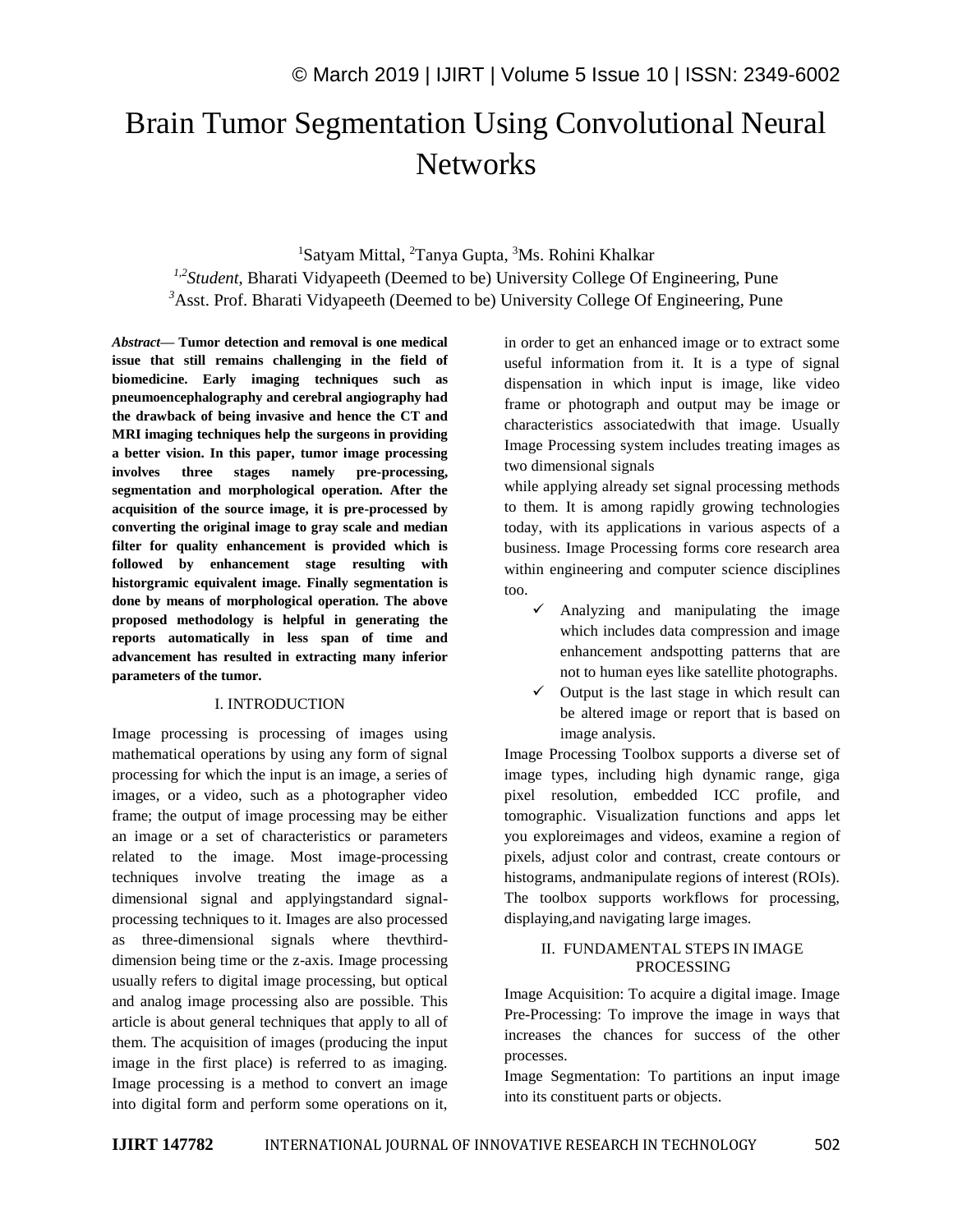Image Representation: To convert the input data to a form suitable for computer processing.

Image Description: To extract features that result in some quantitative information of interest or features that are basic for differentiating one class of objects from another.

Image Recognition: To assign a label to an object based on the information provided by its descriptors. Image Interpretation: To assign meaning to an ensemble of recognized objects.



#### III. CONVOLUTIONAL NEURAL NETWORKS

In machine learning, a convolutional neural network (CNN, or ConvNet) is a type of feedforward artificial neural network in which the connectivity pattern between its neurons is inspired by the organization of the animal visual cortex. Individual neurons of the animal cortex are arranged in such a way that they respond to overlapping regions tiling the visual field, which can mathematically by a convolution operation. Convolutional net works were inspired by biological processes and are variations of multilayer perceptron's designed to use minimal amounts of preprocessing. They have wide applications in image and video recognition, recommender systems and processing. The convolutional neural network is also known as shift invariant or space invariant artificial neural network (SIANN), which is named based on its shared weights architecture and translation invariance characteristics.

# IV.IMAGE RECOGNITION:

Convolutional neural networks (CNNs) consist of multiple layers of receptive fields. These are small

neuron collections which process portions of the input image. The outputs of these collections are then tiled so that their input regions overlap, to obtain a better representation of the original image; this is repeated for every such layer. Tiling allows CNNs to tolerate translation of the input image. Convolutional networks may include local or global pooling layers which combine the outputs of neuron clusters. They also consist of various combinations of convolutional and fully connected layers, with point wise nonlinearity applied at the end of or

after each layer. A convolution operation on small regions of input is introduced to reduce the number of free parameters and improve generalization. One major advantage of convolutional networks is the use of shared weight in convolutional layers, which means that the same filter (weights bank) is used for each pixel in the layer; this both reduces memory footprint and improves performance. Time Delay and Neural Networks**:** Some time delay neural networks also use a very similar architecture to convolutional neural networks, especially those for image recognition or classification tasks,

since the tiling of neuron outputs can be done in timed stages, in a manner useful for analysis of images.

Compared to other image classification algorithms, convolutional neural networks use relatively little preprocessing. This means that the network is responsible for learning the filters that in traditional algorithms were hand-engineered. The lack of dependence on prior knowledge and human effort in designing features is a major advantage for CNNs In the field of brain tumor segmentation, recent proposals also investigate the use of CNNs. used a shallow CNN with two convolutional layers separated by max-pooling with stride 3, followed by one fullyconnected (FC) layer and a soft max layer evaluated the use of 3D filters, although the majority of authors opted for 2D filters . 3D filters can take advantage of the 3D nature of the images, but it increases the computational load. Some proposals evaluated two-pathway networks to allow one of the branches to receive bigger patches than the other, thus having a larger context view over the image. In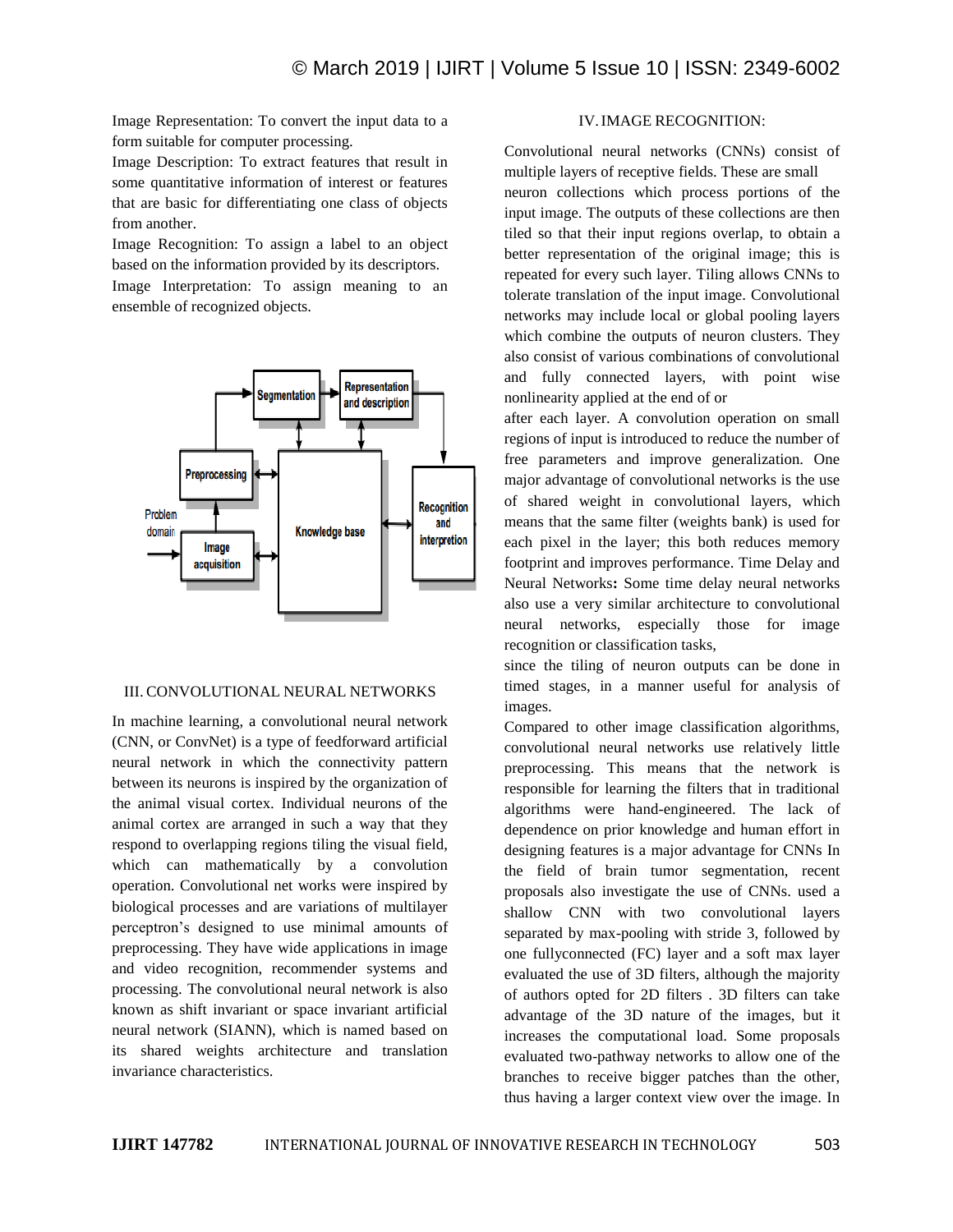addition to their two-pathway network, built a cascade of two networks and performed a two-stage training, by training with balanced classes and then refining it with proportions near the originals binary CNN to identify the complete tumor. Then, a cellular automata smoothes the segmentation, before a multiclass CNN discriminates the sub-regions of tumor extracted patches in each plane of each voxel and trained a CNN in each MRI sequence; the outputs of the last

FC layer with soft max of each CNN are concatenated and used to train a RF classifier the ´ brain tumor regions segmentation tasks into binary sub-tasks and proposed structured predictions using a CNN as learning method. Patches of labels are clustered into a dictionary of label patches, and the CNN must predict the membership of

the input to each of the clusters. In this paper, inspired by the groundbreaking work of on deep CNNs, we investigate the potential of using deep architectures with small convolutional kernels for segmentation of gliomas in MRI images proposed the use of small  $3 \times 3$  kernels to obtain deeper CNNs. With smaller kernels we can stack more convolutional layers, while having the same receptive field of bigger kernels. For instance, two 3×3 cascaded convolutional layers have the same effective receptive field of one 5×5 layer, but fewer

weights. At the same time, it has the advantages of applying more non-linarites and being less prone to over fitting because small kernels have fewer weights than bigger kernels. We also investigate the use of the intensity normalization method proposed as a pre processing step that aims to address data heterogeneity caused by multi-site multi-scanner acquisitions of MRI images. The large spatial and structural variability in brain tumors are also an important concern that we study using two kinds of data augmentation.

Pre-Processing: MRI images are altered by the bias field distortion. This makes the intensity of the same tissues to vary across the image. To correct it, we applied the N4ITK method. However, this is not enough to ensure that the intensity distribution of a tissue type is in a similar intensity scale across different subjects for the same MRI sequence, which is an explicit or implicit assumption in most segmentation methods. In fact, it can vary even if the image of the same patient is acquired in the same scanner in different time points, or in the presence of a pathology. So, to make the contrast and intensity ranges more similar across patients and acquisitions, we apply the intensity normalization method.

In this way, the histogram of each sequence is more similar across subjects. After normalizing the MRI images, we compute the mean intensity value and standard deviation across all training patches extracted for each sequence. Then, we normalize the patches on each sequence to have zero mean and unit variance1.

# V. CONCLUSION

In summary, I propose a novel CNN-based method for segmentation of brain tumors in MRI images.

We start by a pre-processing stage consisting of bias field correction, intensity and patch normalization. After that, during training, the number of training patches is artificially augmented by rotating the training patches, and using samples of HGG to augment the number of rare LGG classes. The CNN is built over convolutional layers with small  $3 \times 3$ kernels to allow deeper architectures. In designing our method, we address the heterogeneity caused by multi-site multi-scanner acquisitions of MRI images using intensity normalization as proposed by Nyul et al. This is important in achieving a good segmentation. Brain tumors are highly variable in their spatial localization and structural composition, so we have investigated the use of data augmentation to cope with such variability. It studied augmenting our training data set by rotating the patches as well as by sampling from classes of HGG that were underrepresented in LGG. We found that data augmentation was also quite effective, although not thoroughly explored in Deep Learning methods for brain tumor segmentation.

# REFERENCES

- [1] Bauer et al S., 2013, "A survey of MRIbased medical image analysis for brain tumor studies," Physics in medicine and biology, vol. 58, no. 13, pp. 97–129.
- [2] Gooya et al. A., 2012, "Glistr: glioma image segmentation and registration," IEEE Transactions on Medical Imaging, vol. 31, no. 10, pp. 1941–1954.
- [3] Kwon et al. D., 2014, "Combining generative models for multifocal glioma